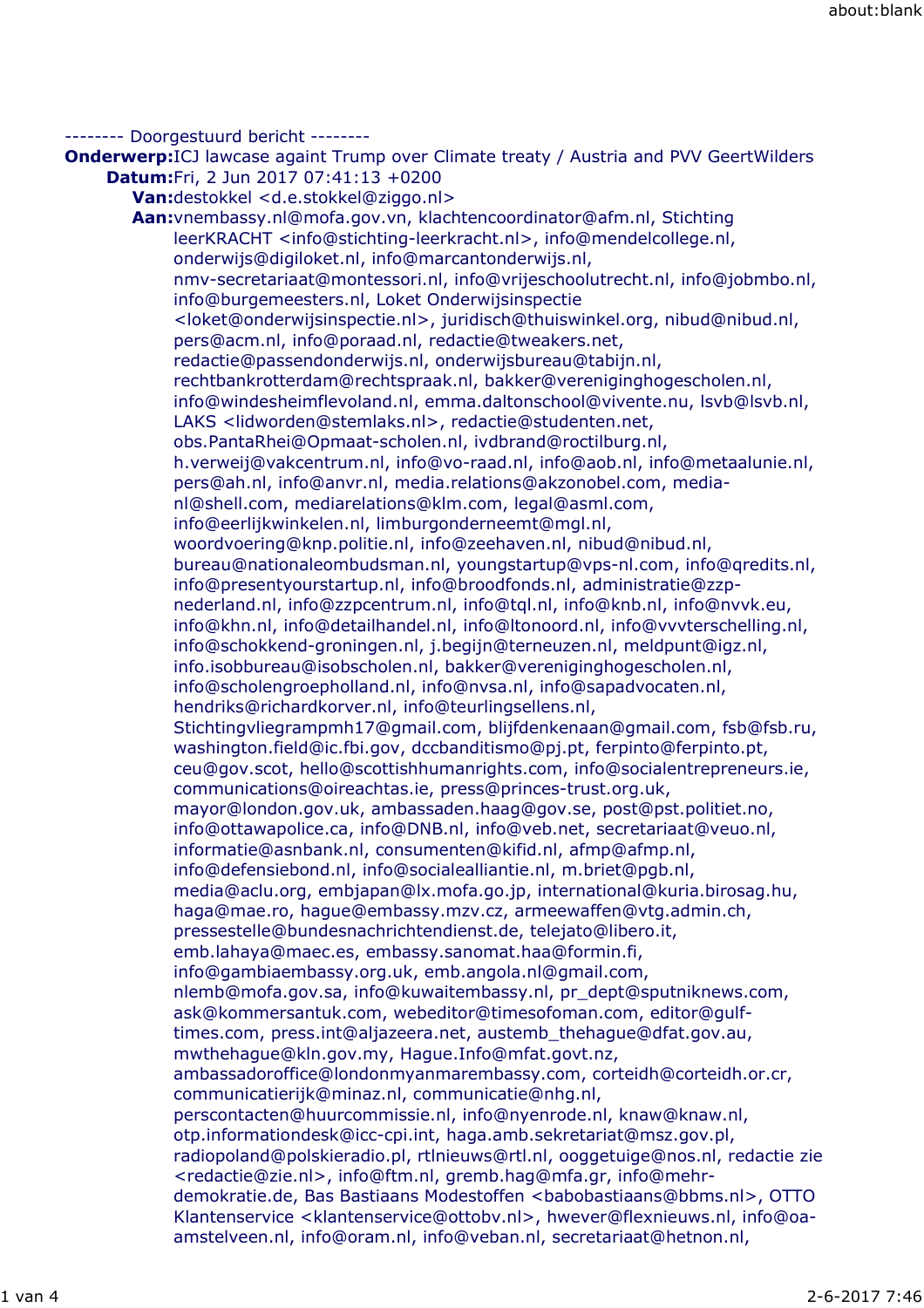info@ondernemendschagen.nl, post@heerhugowaard.nl, info@hobdenhelder.nl, info@ovs-skarsterlan.nl, post@ondernemerskringmiddengelderland.nl, info@ondernemerskringemmen.nl, secretariaat@nvodrenthe.nl, events@brabantonderneemt.nl, info@ovrotterdamzuid.nl, secretariaat@dov.nl, info@ondernemersklankbord.nl, d.medik@dmmcommunication.nl, info@zeelandseondernemersvereniging.nl, info@ovborsele.nl, communicatie@politieacademie.nl, Verkeerstoren-Amsterdam-Extern@rechtspraak.nl, trackgsr@minvenj.nl, M.Cheret@reclassering.nl, Frontoffice-NCC@nctv.minvenj.nl, ibb@politiebond.nl, scherrenburg@vnoncw-mkb.nl, info@marechausseevereniging.nl, info@verkeersslachtoffers.nl, contact@verkeersslachtoffers.org, embassy.hague@mfa.rs, embassy.thehague@mfa.gov.tr, thehague@tamseel-ecs.gov.eg, mae@diplomatie.gov.tn, ledenservice@vara.nl, oga.vanderbeek@vumc.nl, data@bka.gv.at, BMI-I-5@bmi.gv.at

# **Republic-NL organisations,**

## **I am the InterimPrimeMinister of Holland, but I can't fullfill my legal duty at the moment.**

I want to start en ICJ-lawcase in Thehague against Trump over the fact that he withdraws USA from the Climate-treaty.

His behavior is a Crime against Humanity; it is forbidden according to the Treaty Economics- Social - Cultural rights to lower the standard of living. Its forbidden to ignore the UN chaters and all other treaties.

Kingdom NL ignores all treaties and its obligations, now the NL Nazi parliament wants to lie - torture - murder in co-work with ICC.

# **But , Republic NL does not ignore UN-rights / UN - obligations or Humanrights !**

http://wetten.overheid.nl/BWBV0001016/1979-03-11

**I want Russia - China - Saudi Arabia together to start an ICJ lawcase against TRUMP over the Climate Treaty... Demanding that the standard of living for the USA-people & Earth-people is being maintained as put down in the Climate Treaty.**

Why these 3 nations? They are disconnected from EU and ICC.

And I have inplemented them in my Regime change without violence in NL, from Kingdom Nl into Republic NL.

**Austria,**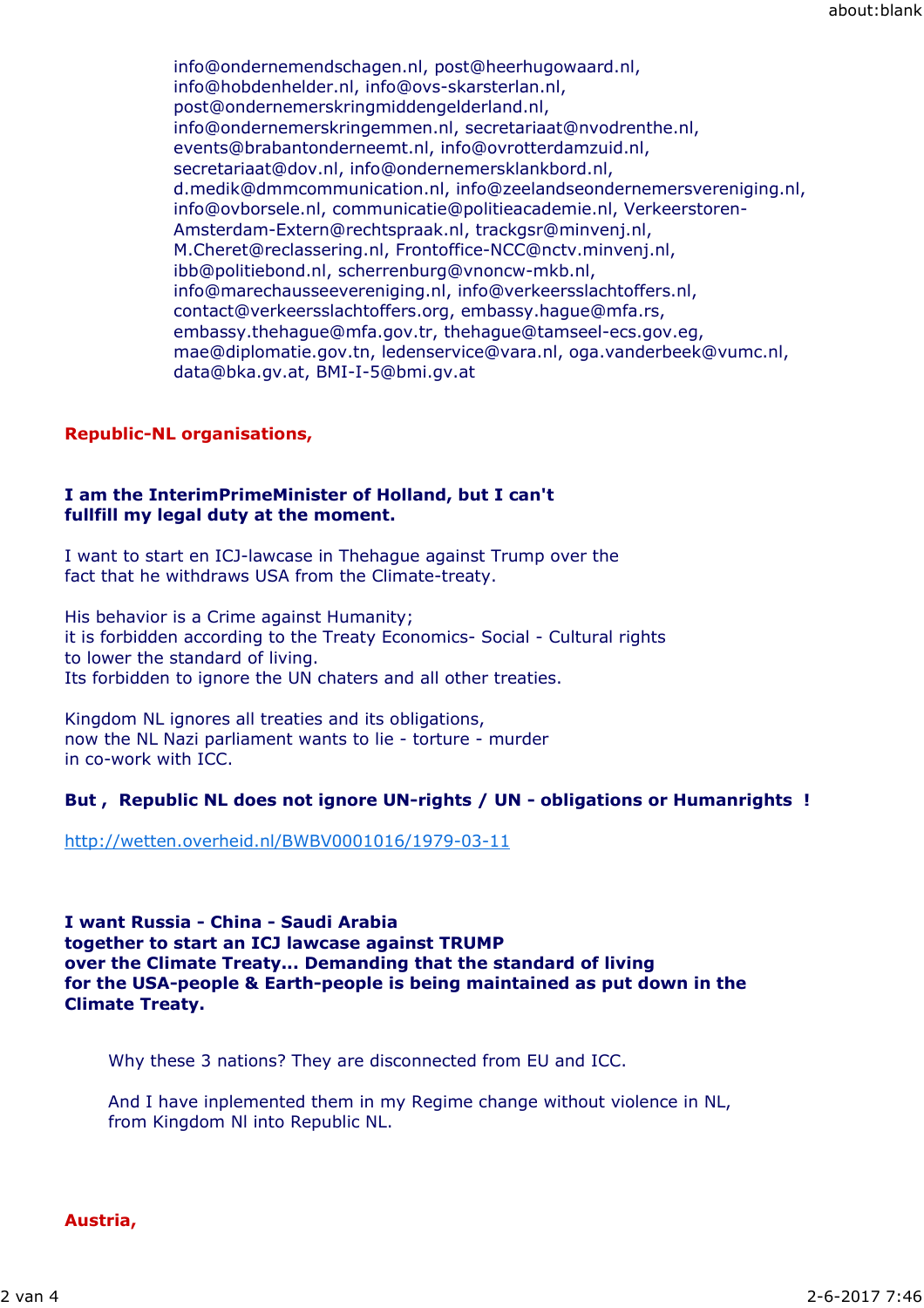You have been reading my emails. You want to test the Min of Security & Justice in NL on their methods of work concerning PVV Geertwilders.

Knowing that NL is formally a 100% dictatorship.

I'd rather see that Austria starts a lawcase against PVV Geertwilders in Vienna, starting from the UN charter - Torture treaty - Racism treaty - Childrens' treaty.

Lisbon -treaty falls into 'Nothing', because the UN-charter and other threaties overrule.

Every politician is obliged to use all treaties to protect that people against violence and to give them a secured lifestyle. If politicians refuse to do so, this ia a Crime against Humanity. When the people can't go to a court of law anymore, its a Warcrime.

YOu need to protect your own Austrians against Wilders first, in your own court of law... Setting a Good Practise for Earth in general.

## **DesireeStokkel**

## **With regards,**



**DesireeStokkel donkerelaan 39 2061jk bloemendaal**

**ICClawcase against NL OTP-CR-407/07 www.desireestokkel-nl.net**

**www.nieuwswet-newslaw.org**

**Volgens de letter van de wet ben ik InterimMinisterPresident van Nederland sinds 18november2016. Ik bewijs dat de Rechtspraak - Parlement - Koningshuis gezamenlijk burgers folteren - doden. Op 18nov2016 is ook de GrondwetRepubliekNL ingevoerd.**

**Ik eis mijn arbeidscontract InterimMinisterPresident niet met geweld**